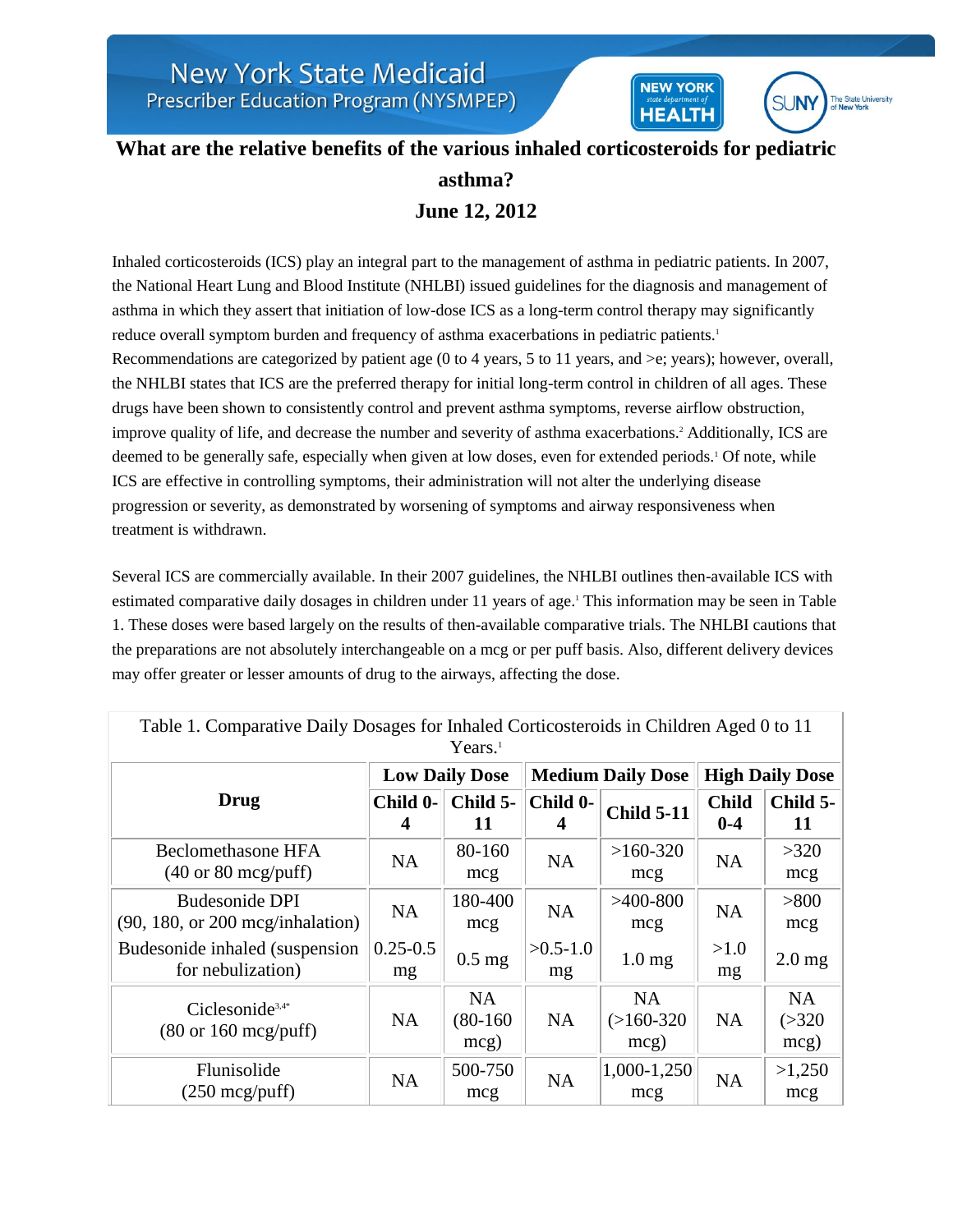| <b>New York State Medicaid</b><br>Prescriber Education Program (NYSMPEP)                                                                                                              |                   |                  |           | <b>NEW YORK</b><br>state department of<br><b>HEALTH</b> |             |                   | The State University<br>of New York |
|---------------------------------------------------------------------------------------------------------------------------------------------------------------------------------------|-------------------|------------------|-----------|---------------------------------------------------------|-------------|-------------------|-------------------------------------|
| Flunisolide<br>$(80 \text{ mcg} / \text{puff})$                                                                                                                                       | <b>NA</b>         | $160 \text{ mc}$ | <b>NA</b> | $320$ mcg                                               | <b>NA</b>   | >640<br>mcg       |                                     |
| <b>Fluticasone HFA</b><br>$(44, 110, or 220 \text{ mcg}/\text{puff})$                                                                                                                 | $176 \text{~mag}$ | 88-176<br>mcg    | <b>NA</b> | $>176-352$<br>mcg                                       | >352<br>mcg | >352<br>mcg       |                                     |
| <b>Fluticasone DPI</b><br>$(50, 100, \text{or } 250 \text{~mag/inhalation})$                                                                                                          | <b>NA</b>         | 100-200<br>mcg   | <b>NA</b> | $>200-400$<br>mcg                                       | <b>NA</b>   | >400<br>mcg       |                                     |
| Mometasone DPI (200<br>mcg/inhalation)                                                                                                                                                | <b>NA</b>         | <b>NA</b>        | <b>NA</b> | <b>NA</b>                                               | <b>NA</b>   | <b>NA</b>         |                                     |
| Triamcinolone acetonide**<br>$(75 \text{ mcg}/\text{puff})$                                                                                                                           | <b>NA</b>         | 300-600<br>mcg   | <b>NA</b> | $>600-900$<br>mcg                                       | <b>NA</b>   | $\geq 900$<br>mcg |                                     |
| HFA=hydrofluoroalkane; NA=not approved; DPI=dry powder inhaler<br>*Not included in NHLBI Guideline recommendations. Doses suggested are for off-label usage.<br>**No longer available |                   |                  |           |                                                         |             |                   |                                     |

For children aged 12 years and older, the NHLBI recommends the same comparative daily dosages of ICS as for adult patients.<sup>1</sup> These recommendations may be seen in Table 2.

| Table 2. Comparative Daily Dosages for Inhaled Corticosteroids in Adults and Children $\geq$ 12<br>Years. <sup>1</sup> |                       |                          |                        |  |  |
|------------------------------------------------------------------------------------------------------------------------|-----------------------|--------------------------|------------------------|--|--|
| Drug                                                                                                                   | <b>Low Daily Dose</b> | <b>Medium Daily Dose</b> | <b>High Daily Dose</b> |  |  |
| <b>Beclomethasone HFA</b><br>$(40 \text{ or } 80 \text{ mcg}/\text{puff})$                                             | 80-240 mcg            | $>240-480$ mcg           | $>480$ mcg             |  |  |
| <b>Budesonide DPI</b><br>$(90, 180, \text{ or } 200 \text{ meg/inhalation})$                                           | 180-600 mcg           | $>600-1200$ mcg          | $>1200$ mcg            |  |  |
| Ciclesonide $HFA^{3,4*}$<br>$(80 \text{ or } 160 \text{ mcg}/\text{puff})$                                             | 160-320 mcg           | $>320-640$ mcg           | $>640$ mcg             |  |  |
| Flunisolide $(250 \text{ mcg}/\text{puff})$                                                                            | 500-1,000 mcg         | $>1,000-2,000$ mcg       | $>2,000$ mcg           |  |  |
| Flunisolide HFA (80 mcg/puff)                                                                                          | $320 \text{ mg}$      | $>320-640$ mcg           | $>640$ mcg             |  |  |
| <b>Fluticasone HFA</b><br>$(44, 110, or 220 \text{ mcg}/\text{puff})$                                                  | 88-264 mcg            | $>264-440$ mcg           | $>440$ mcg             |  |  |
| <b>Fluticasone DPI</b><br>(50, 100, or 250 mg/inhalation)                                                              | 100-300 mcg           | $>300-500$ mcg           | $>500$ mcg             |  |  |
| <b>Mometasone DPI</b><br>(200 mcg/inhalation)                                                                          | $200$ mcg             | $400 \text{~mg}$         | $>400$ mcg             |  |  |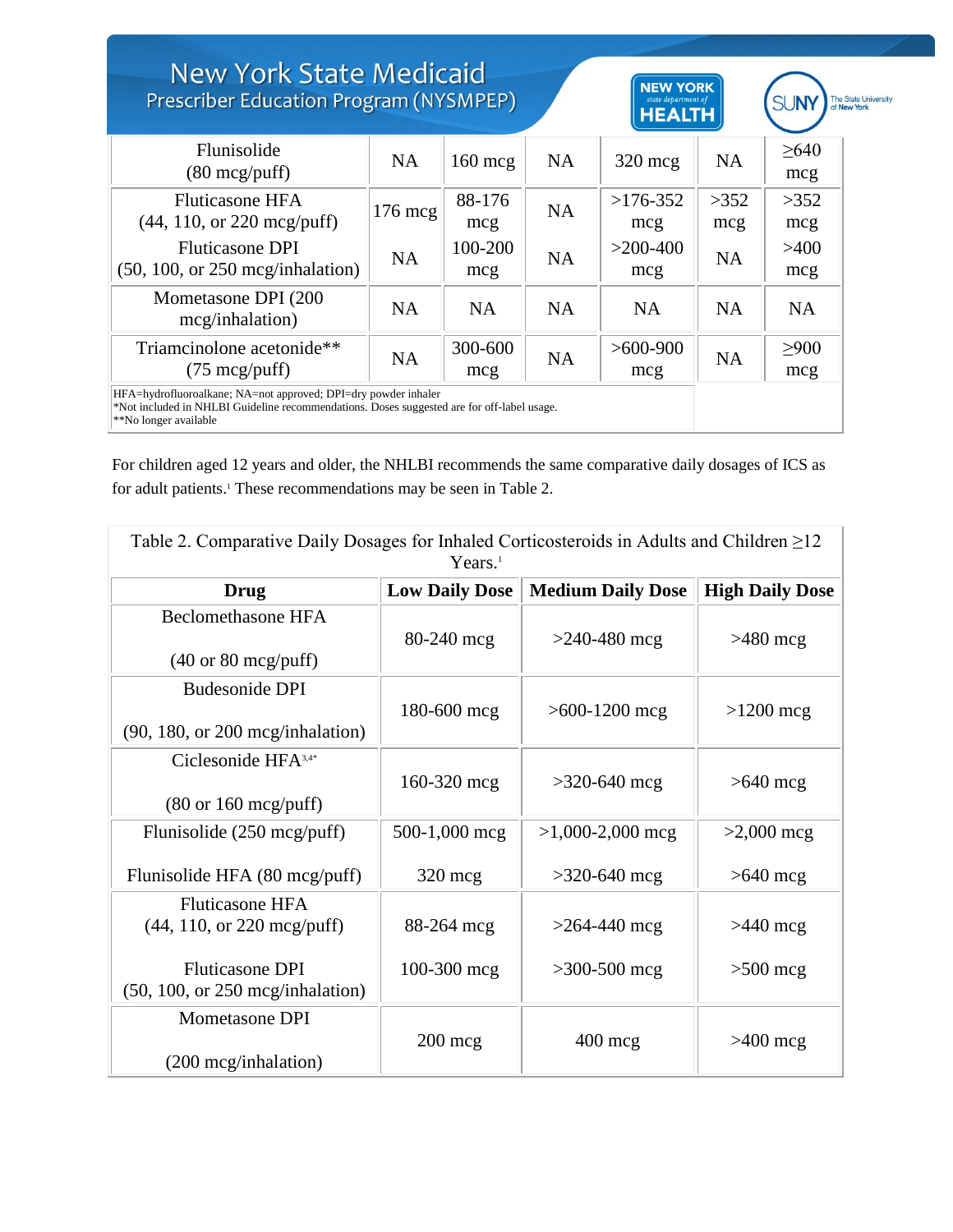| <b>New York State Medicaid</b><br>Prescriber Education Program (NYSMPEP)                                                                                                 |             | <b>NEW YORK</b><br>state department of<br><b>HEALTH</b> | The State University<br>of New York |
|--------------------------------------------------------------------------------------------------------------------------------------------------------------------------|-------------|---------------------------------------------------------|-------------------------------------|
| Triamcinolone acetonide**                                                                                                                                                | 300-750 mcg | $>750-1,500$ mcg                                        | $>1500$ mcg                         |
| $(75 \text{ mcg}/\text{puff})$<br>HFA=hydrofluoroalkane; DPI=dry powder inhaler<br>*Not included in NHLBI Guideline recommendations<br><sup>**</sup> No longer available |             |                                                         |                                     |

An ICS was approved by the Food and Drug Administration (FDA) in 2006: ciclesonide (Alvesco®).<sup>5</sup> Available as a metered dose inhaler with either 80 mcg/puff or 160 mcg/puff, ciclesonide is approved for maintenance treatment of asthma in adults and pediatric patients aged 12 years and older. While not included in the NHLBI guidelines, comparative dosing of the drug has been suggested and is incorporated in Tables 1 and 2.

Based on the recommendations of the NHLBI, it appears that while the ICS differ in potency and dosage form, they do not differ in efficacy.<sup>1</sup> From a search of the literature, several comparative clinical trials and clinical reviews were identified that discuss potential clinical differences among available ICS. In 2009, Kelly provided an update to his previous publication comparing ICS in which the author reviews pharmacokinetic and pharmacodynamic differences among the ICS and their comparative doses.<sup>3</sup> In this review, the author asserts that ICS potency and efficacy are slightly disparate concepts, with potency defined by the binding affinity at the glucocorticoid receptor and efficacy measured through various clinical endpoints (e.g., improvement in baseline lung function and reduction of asthma exacerbations), represented by the therapeutic index. While the potency determines efficacy of specific doses, differences in efficacy of medications may be overcome by administering comparative or equipotent doses.

In a more recent review, Stoloff and Kelly compared ciclesonide with older ICS in terms of pharmacokinetic and pharmacodynamic characteristics as well as efficacy.<sup>4</sup> While the newer ICS was developed to improve the therapeutic index, the authors assert that the therapeutic index narrows with increasing doses for all ICS. Ciclesonide was found to be similarly efficacious to fluticasone and mometasone in equipotent doses with a potentially improved therapeutic index, but the authors report that further data are needed to assess its systemic effects.

As stated in the NHLBI guidelines, the ICS in general are purported to be safe, particularly at low doses.<sup>1</sup> The Expert Panel concluded that benefits from ICS may plateau at low doses, but increasing the ICS dose in children with more severe asthma may be associated with further benefits and reduction in the risk of exacerbations. There is a concern for an increase in the risk of systemic effects with increasing ICS doses, though. The NHLBI asserts that the clinical significance of these effects is unclear.

Per a review by Murphy, studies of selected ICS have shown mixed results regarding effects of the ICS on growth velocity, one of the major concerns with ICS use in children.<sup>6</sup> When used at approved doses for 1 year, for example, neither mometasone nor flunisolide was found to significantly reduce growth velocity compared to placebo or a non-ICS asthma medication. In contrast, in a study comparing budesonide (dry powder inhaler) to placebo, over a follow-up period of 4 to 6 years, a statistically significant difference in growth of 1.1 cm was